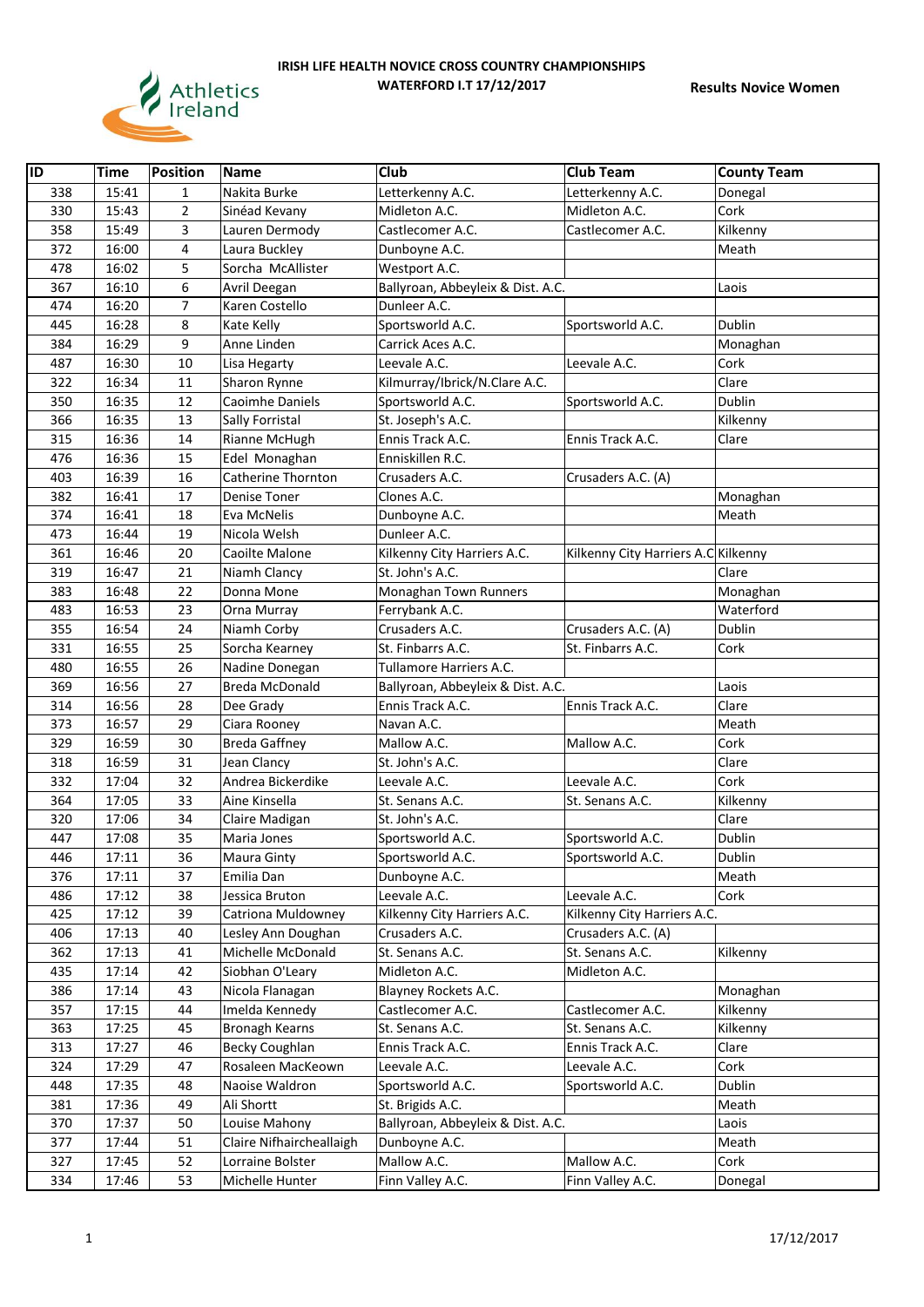

| $\overline{ID}$ | Time  | <b>Position</b> | <b>Name</b>             | Club                        | <b>Club Team</b>                    | <b>County Team</b> |
|-----------------|-------|-----------------|-------------------------|-----------------------------|-------------------------------------|--------------------|
| 342             | 17:49 | 54              | <b>Tara Carron</b>      | Milford A.C.                |                                     | Donegal            |
| 371             | 17:50 | 55              | Mary Doyle              | St. Abbans A.C.             |                                     | Laois              |
| 408             | 17:53 | 56              | Amy Wright              | Crusaders A.C.              | Crusaders A.C. (A)                  |                    |
| 432             | 17:56 | 57              | Ida Kelleher            | Mallow A.C.                 | Mallow A.C.                         |                    |
| 333             | 18:00 | 58              | Eadaoin O'Neill         | East Cork A.C.              |                                     | Cork               |
| 467             | 18:05 | 59              | Natalie Sheehan         | West Waterford A.C.         | West Waterford A.C.                 | Waterford          |
| 335             | 18:06 | 60              | Leoni Mullen            | Finn Valley A.C.            | Finn Valley A.C.                    | Donegal            |
| 428             | 18:07 | 61              | <b>Grace Richardson</b> | Kilkenny City Harriers A.C. | Kilkenny City Harriers A.C.         |                    |
| 430             | 18:08 | 62              | Fionnula Desmond        | Leevale A.C.                | Leevale A.C.                        |                    |
| 404             | 18:12 | 63              | <b>Rachel Yorke</b>     | Crusaders A.C.              | Crusaders A.C. (A)                  |                    |
| 360             | 18:12 | 64              | Caoimhe Foley           | Kilkenny City Harriers A.C. | Kilkenny City Harriers A.C Kilkenny |                    |
| 393             | 18:12 | 65              | Siobhan Devaney         | Clonliffe Harriers A.C.     | Clonliffe Harriers A.C.             |                    |
| 469             | 18:17 | 66              | Sandra Prendergast      | West Waterford A.C.         | West Waterford A.C.                 | Waterford          |
| 409             | 18:24 | 67              | Niamh Aspell            | Crusaders A.C.              | Crusaders A.C. (A)                  |                    |
| 453             | 18:28 | 68              | Anita Murphy            | St. Finbarrs A.C.           | St. Finbarrs A.C.                   |                    |
| 479             | 18:31 | 69              | Eimear Loughman         | Dundrum A.C.                |                                     |                    |
| 450             | 18:32 | 70              | Catherine Mulleady      | Sportsworld A.C.            | Sportsworld A.C.                    |                    |
| 402             | 18:34 | 71              | Grainne Regan           | Crusaders A.C.              | Crusaders A.C. (A)                  |                    |
| 395             | 18:39 | 72              | <b>Maura Matthews</b>   | Clonliffe Harriers A.C.     | Clonliffe Harriers A.C.             |                    |
| 426             | 18:39 | 73              | Maria Cormack           | Kilkenny City Harriers A.C. | Kilkenny City Harriers A.C.         |                    |
| 328             | 18:41 | 74              | Aoife Carroll           | Mallow A.C.                 | Mallow A.C.                         | Cork               |
| 396             | 18:43 | 75              | Claire Roche            | Clonliffe Harriers A.C.     | Clonliffe Harriers A.C.             |                    |
| 317             | 18:46 | 76              | Mary Cahill             | Ennis Track A.C.            | Ennis Track A.C.                    | Clare              |
| 460             | 18:48 | 77              | Patricia McKeon         | Swinford A.C.               | Swinford A.C.                       |                    |
| 420             | 18:51 | 78              | Joanne McNabb           | Finn Valley A.C.            | Finn Valley A.C.                    |                    |
| 452             | 18:57 | 79              | Grainne Ní Luasa        | St. Finbarrs A.C.           | St. Finbarrs A.C.                   |                    |
| 356             | 18:58 | 80              | <b>Esther Kennedy</b>   | Castlecomer A.C.            | Castlecomer A.C.                    | Kilkenny           |
| 400             | 19:02 | 81              | Lisa Shine              | Crusaders A.C.              | Crusaders A.C. (A)                  |                    |
| 437             | 19:02 | 82              | Sally Drennan           | Midleton A.C.               | Midleton A.C.                       |                    |
| 407             | 19:08 | 83              | Deirdre Ni Chearbhaill  | Crusaders A.C.              | Crusaders A.C. (A)                  |                    |
| 378             | 19:09 | 84              | Clodagh Dunphy          | Dunboyne A.C.               |                                     | Meath              |
| 344             | 19:09 | 85              | Aileen Devlin           | Inishowen A.C.              |                                     | Donegal            |
| 336             | 19:13 | 86              | Jessica Roberts         | Finn Valley A.C.            | Finn Valley A.C.                    | Donegal            |
| 312             | 19:14 | 87              | Ann Marie Connellan     | Ennis Track A.C.            | Ennis Track A.C.                    | Clare              |
| 410             | 19:20 | 88              | Emer Kenny              | Crusaders A.C.              | Crusaders A.C. (B)                  |                    |
| 397             | 19:24 | 89              | Yvonne McDonough        | Clonliffe Harriers A.C.     | Clonliffe Harriers A.C.             |                    |
| 461             | 19:26 | 90              | Regina Mullaney         | Swinford A.C.               | Swinford A.C.                       |                    |
| 436             | 19:29 | 91              | Eileen Leahy            | Midleton A.C.               | Midleton A.C.                       |                    |
| 466             | 19:31 | 92              | Kate Meskill            | West Waterford A.C.         | West Waterford A.C.                 | Waterford          |
| 464             | 19:40 | 93              | Diana Chizhikova        | West Waterford A.C.         | West Waterford A.C.                 | Waterford          |
| 415             | 19:42 | 94              | <b>Ruth Dwyer</b>       | Crusaders A.C.              | Crusaders A.C. (B)                  |                    |
| 433             | 19:42 | 95              | Louise Barry            | Midleton A.C.               | Midleton A.C.                       |                    |
| 462             | 19:43 | 96              | Patricia Brennan        | Swinford A.C.               | Swinford A.C.                       |                    |
| 413             | 19:50 | 97              | Darina Scully           | Crusaders A.C.              | Crusaders A.C. (B)                  |                    |
| 456             | 19:50 | 98              | Sinead Noonan           | St. Finbarrs A.C.           | St. Finbarrs A.C.                   |                    |
| 388             | 19:50 | 99              | Kathryn Nolan           | Castlecomer A.C.            | Castlecomer A.C.                    |                    |
| 470             | 19:56 | 100             | Niamh Tebay             | Waterford A.C.              |                                     | Waterford          |
| 414             | 20:21 | 101             | Carina Davidson         | Crusaders A.C.              | Crusaders A.C. (B)                  |                    |
| 451             | 20:23 | 102             | Katie Nugent            | Sportsworld A.C.            | Sportsworld A.C.                    |                    |
| 389             | 20:30 | 103             | <b>Aisling Andrews</b>  | Clonliffe Harriers A.C.     | Clonliffe Harriers A.C.             |                    |
| 454             | 20:32 | 104             | Rebecca McEvoy          | St. Finbarrs A.C.           | St. Finbarrs A.C.                   |                    |
| 477             | 20:52 | 105             | Eibhlin Cleary          | East Cork A.C.              |                                     |                    |
| 458             | 21:00 | 106             | Valerie O'Callaghan     | St. Senans A.C.             | St. Senans A.C.                     |                    |